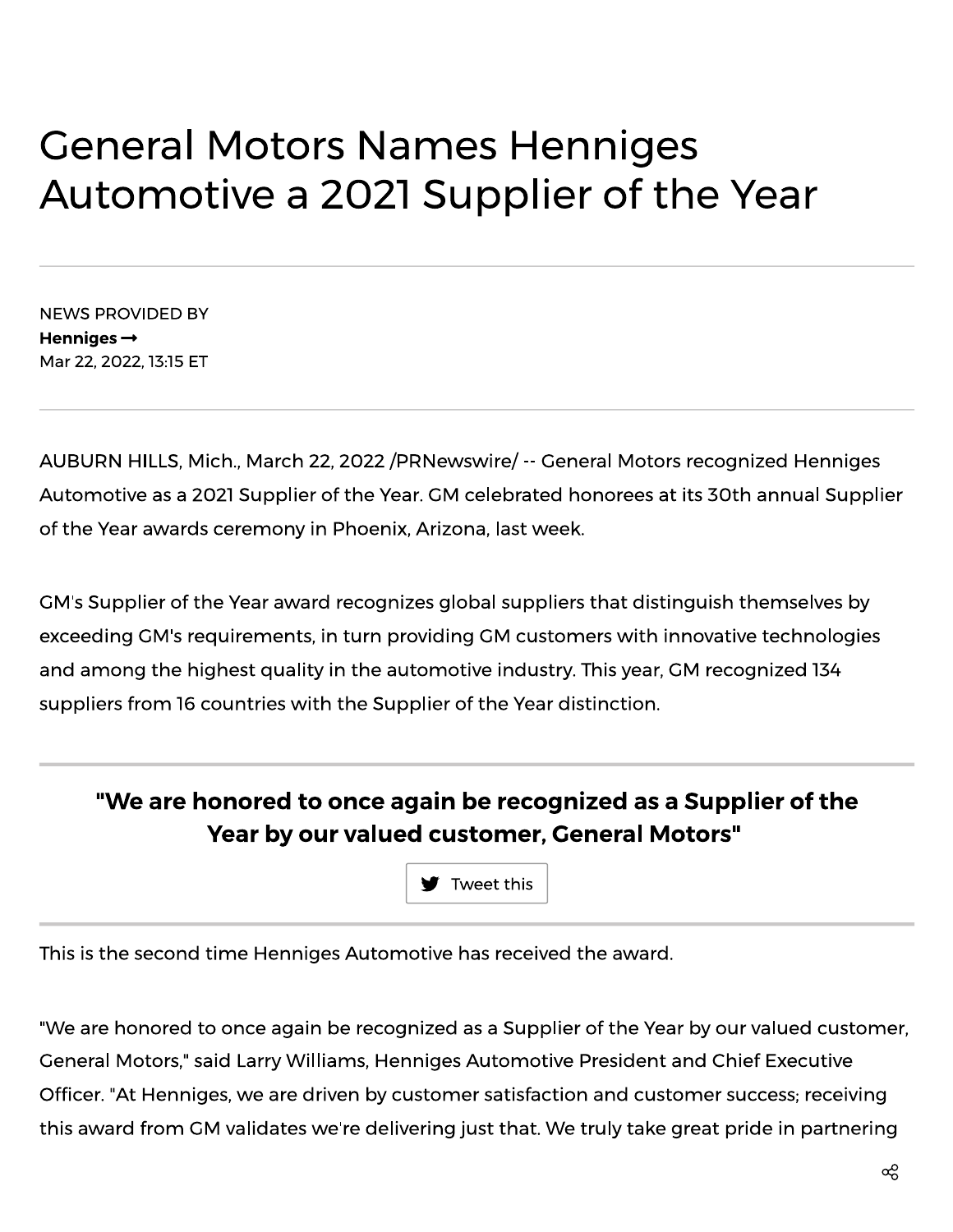with OEMs to design our quality and highly engineered automotive sealing solutions to meet their individual requirements, and look forward to further expanding our partnership with GM in the future."

"This year's Supplier of the Year event was special not only because it's the 30th anniversary of the program, but because it provided us with the opportunity to recognize our suppliers for persevering through one of the most challenging years the industry has ever faced," said Shilpan Amin, GM vice president, Global Purchasing and Supply Chain. "These top suppliers showed resilience and reinforced their commitment to pursuing sustainability and innovation. Through our strong relationships and collaboration, GM and our suppliers are poised to build a brighter future for generations to come."

A global cross functional team selected the 2021 Supplier of the Year winners based on performance criteria in Product Purchasing, Global Purchasing and Manufacturing Services. **Customer Care and Aftersales and Logistics.** 

## About Henniges Automotive Holdings, Inc.

Henniges Automotive provides automotive original equipment manufacturers (OEMs) with sealing systems for doors, windows, trunks, lift gates, sunroofs and hoods as well as encapsulated glass systems. Henniges sells to all major automotive OEM customers and operates facilities in North America, South America, Europe and Asia. The company has over 8,000 employees worldwide. For more information, please visit http://www.hennigesautomotive.com/.

**General Motors** (NYSE:GM) is a global company focused on advancing an all-electric future that is inclusive and accessible to all. At the heart of this strategy is the Ultium battery platform, which will power everything from mass-market to high-performance vehicles. General Motors, its subsidiaries and its joint venture entities sell vehicles under the Chevrolet, Buick, GMC, Cadillac, Baojun and Wuling brands. More information on the company and its subsidiaries, including OnStar, a global leader in vehicle safety and security services, can be found at https://www.gm.com.